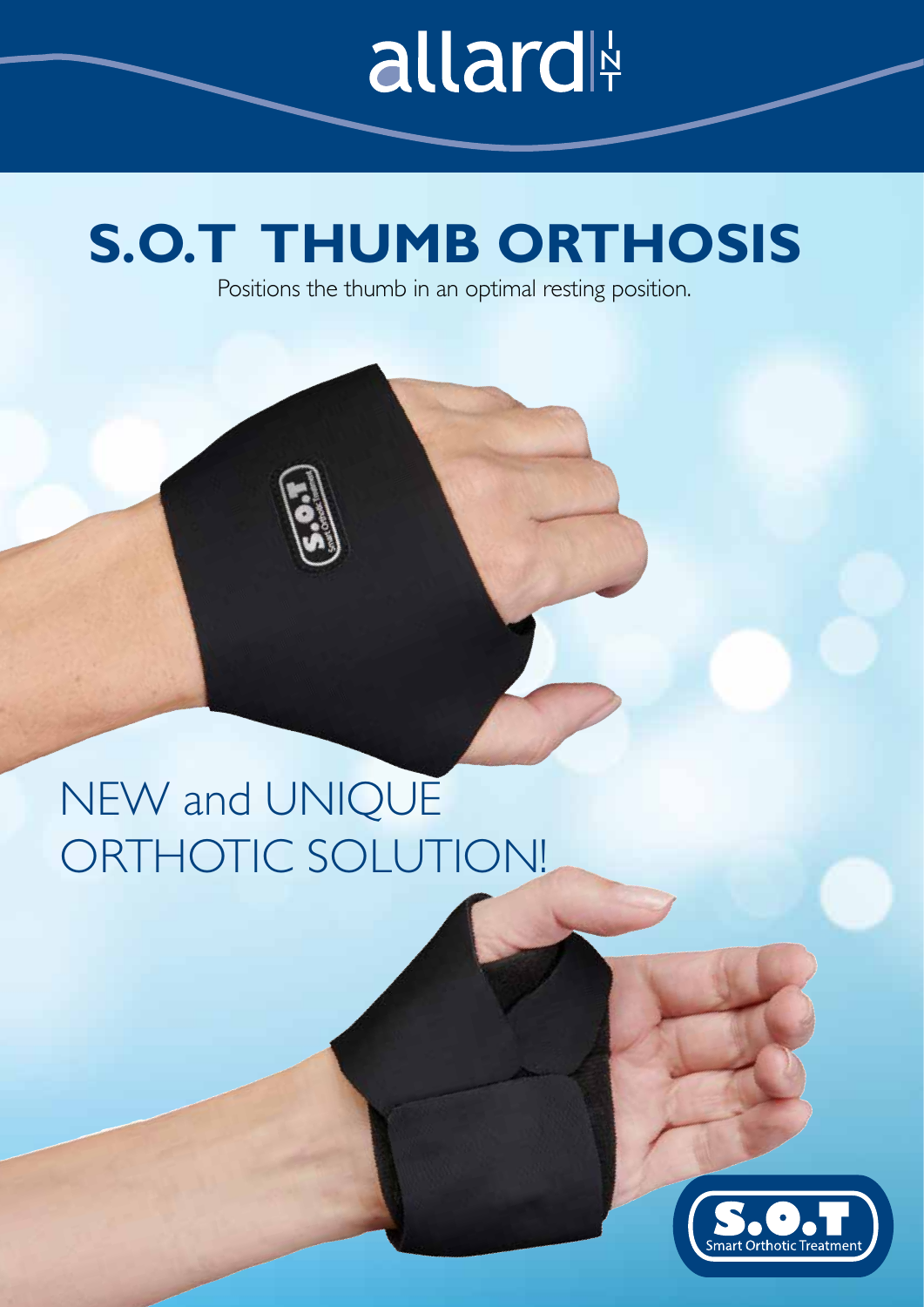### **S.O.T THUMB ORTHOSIS**

is a completely new anatomically shaped orthosis for thumb and palm.

The orthosis is designed to restrict movements in CMC and MCP joints, support the hand's arch and position the thumb's joints and muscles in a comfortable and desirable resting position. To avoid overstretched ligaments that can lead to subluxation in the joint.

#### Indications:

Osteoarthritis\*, rheumatoid arthritis, adduction contracture of the thumb, overload injury of the CMC joint.

#### LIMIT MOVEMENT





#### ADDUCTED THUMB



- The orthosis has an adjustable aluminum core that can easily be customized/transformed to fit individual anatomy.
- The orthosis can be adjusted as the contracture changes.
- The orthosis can be machine washed with cover attached at  $40^{\circ}$ C.
- The smooth design makes it an excellent alternative to custom made thumb orthosis.

\*OA in CMC region stages 1-41 . At OA in stage 4, the scaphoid is also involved. Then the thumb support should to be combined with a wrist orthosis. *<sup>1</sup> Eaton and Littler Classification of Basilar Thumb Arthritis.*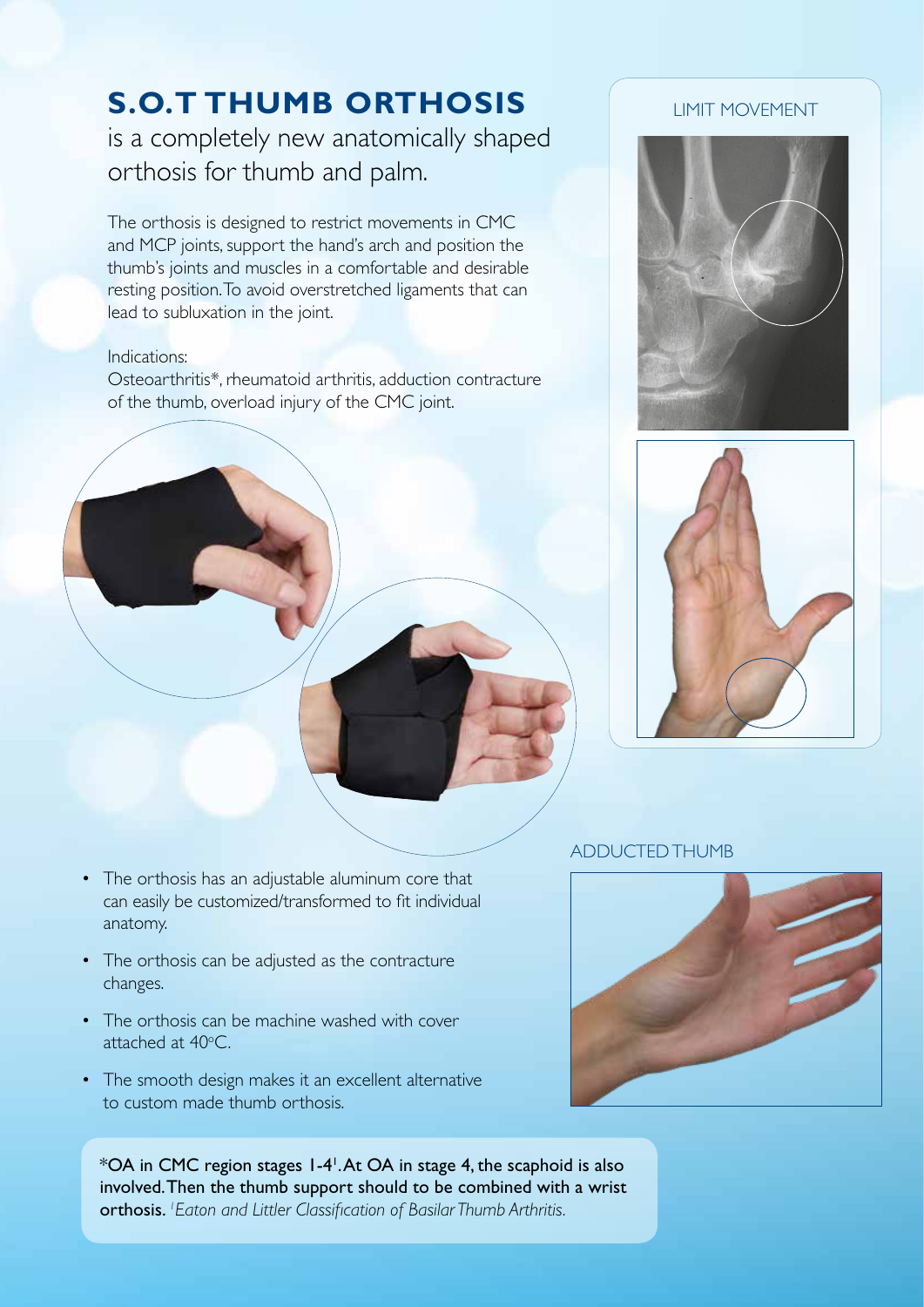#### ADDITIONAL SUPPORT

When extra support is needed for the wrist, the SOT Thumb orthosis can be used together with a wrist brace, such as 46029 Vission Wrist Support or 35207 Selection Open Wrist. For patients with adduction contracture that developed due to forearm fracture immobilization, SOT thumb orthosis combined with a wrist orthosis may be advantageous for night-time treatment. For patients with carpal tunnel syndrome, in addition to a wrist support, it is advantageous to off-load the finger flexors by giving support under the MCP joints and that way open up the hand to provide more space for the median nerve in the carpal tunnel during the night. This is also beneficial in arthritis/osteoarthritis where there is a risk of intrinsic shortening. The SOT thumb orthosis cover is then removed and the product is positioned inside the wrist orthosis as shown.





Thumb and palm support from inside.



Here are S.O.T thumb orthosis in combination with VISSION wrist support. A smooth and functional solution when support is needed also for the wrist.